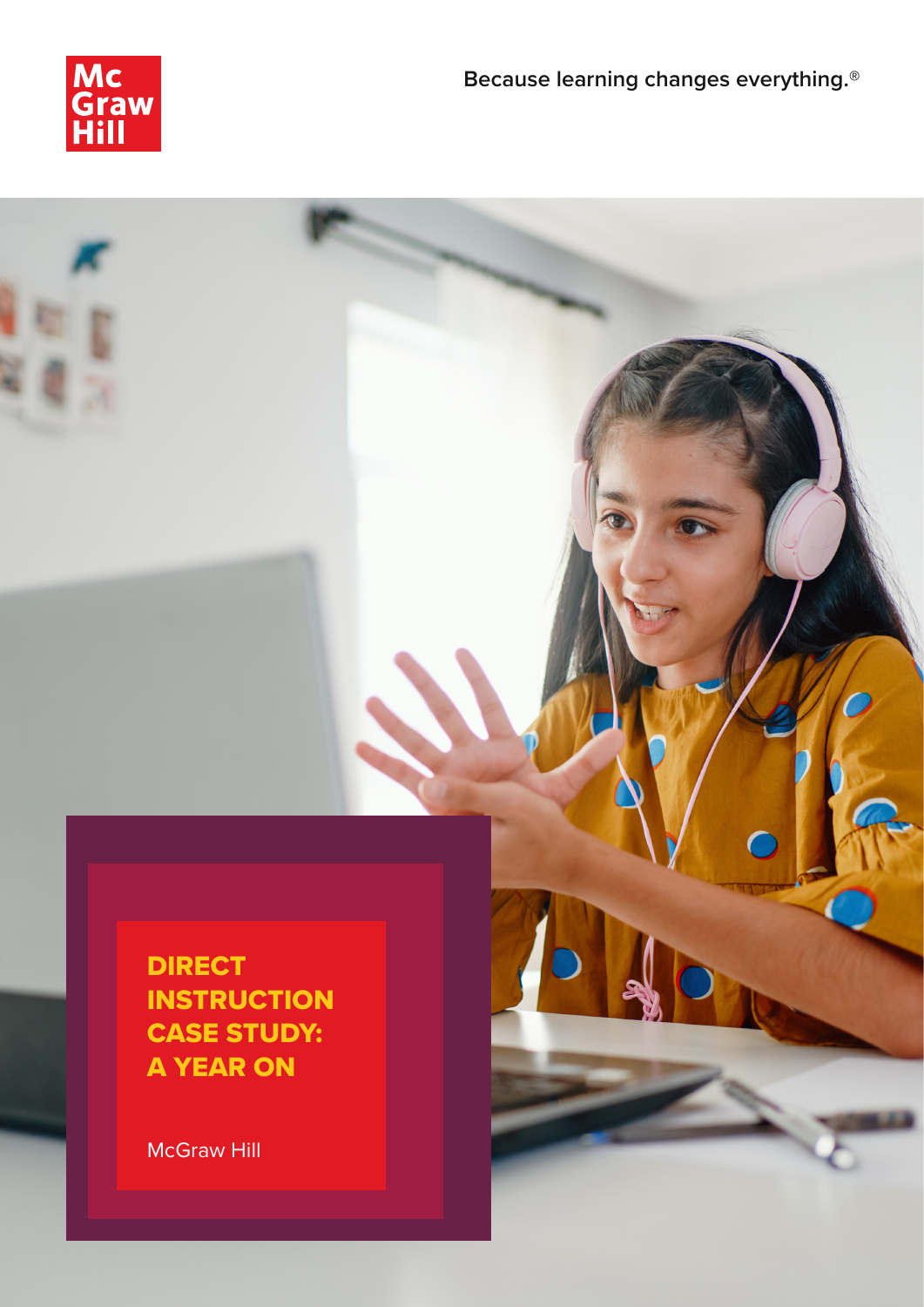**A case study written in partnership with Kevin Surrey and Suzy Wybrow, Directors of Direct Instruction for United Learning, was completed in July 2020 ahead of the COVID-19 pandemic.**

With a year having passed since the writing of the last paper looking at the impact of Direct Instruction (DI), as well as the ramifications on account of the global pandemic, this new paper explores:

- How the Direct Instruction teaching methodology fared when it was moved remotely
- The challenges—and how they were overcome—with moving the DI model online
- The excellent results the two sets of learners included in the DI streams saw despite the tumultuous times
- The future of Direct Instruction for Suzy and Kevin and their vision for widening the impact it can have.

"Students were already being left behind. It wasn't the pandemic that caused this." Suzy Wybrow

#### Initial Impact of the Virus

As reported on both a national and an international scale, teaching teams were taken by surprise when the pandemic first hit. Suzy and Kevin shared that we were not in a position to deliver DI remotely as it required specific training.

"We were able to provide worksheets to pupils," Kevin commented, but admitted that there was no provision of digital or remote learning in place immediately.

When schools did return in the Autumn of 2020, the pair were keen to get their learners back on track and up-to-speed. They were also keen to ensure, should another lockdown be put in place, that they were ready to support their learners with a plan for remote-based learning. They spent a lot of time planning for the eventuality of further restrictions and how they could look to mitigate the loss of learning for the students in their groups.

The pair also attended a training session focused on how DI can be delivered effectively online, which Suzy described as "really eye-opening." The 9-hour course, put on by NIFDI, showed Kevin and Suzy how the methods they would usually utilise in a classroom setting could be converted to a remote environment. For Kevin, it was a "unique insight in how DI can be delivered remotely when needed to allow all students to continue with their DI experiences.

Whilst much has been made of the gap in learning the pandemic caused, and its impact on learning loss, Suzy and Kevin were keen to get across that the gaps in the education space were there long before the virus hit. "Students were already being left behind," Suzy said. "It wasn't the pandemic that caused this," she stated.

Regardless of views on learning loss, what lies largely undisputed is the fact that the second national lockdown in the UK saw enhanced levels of digital provision available from schools.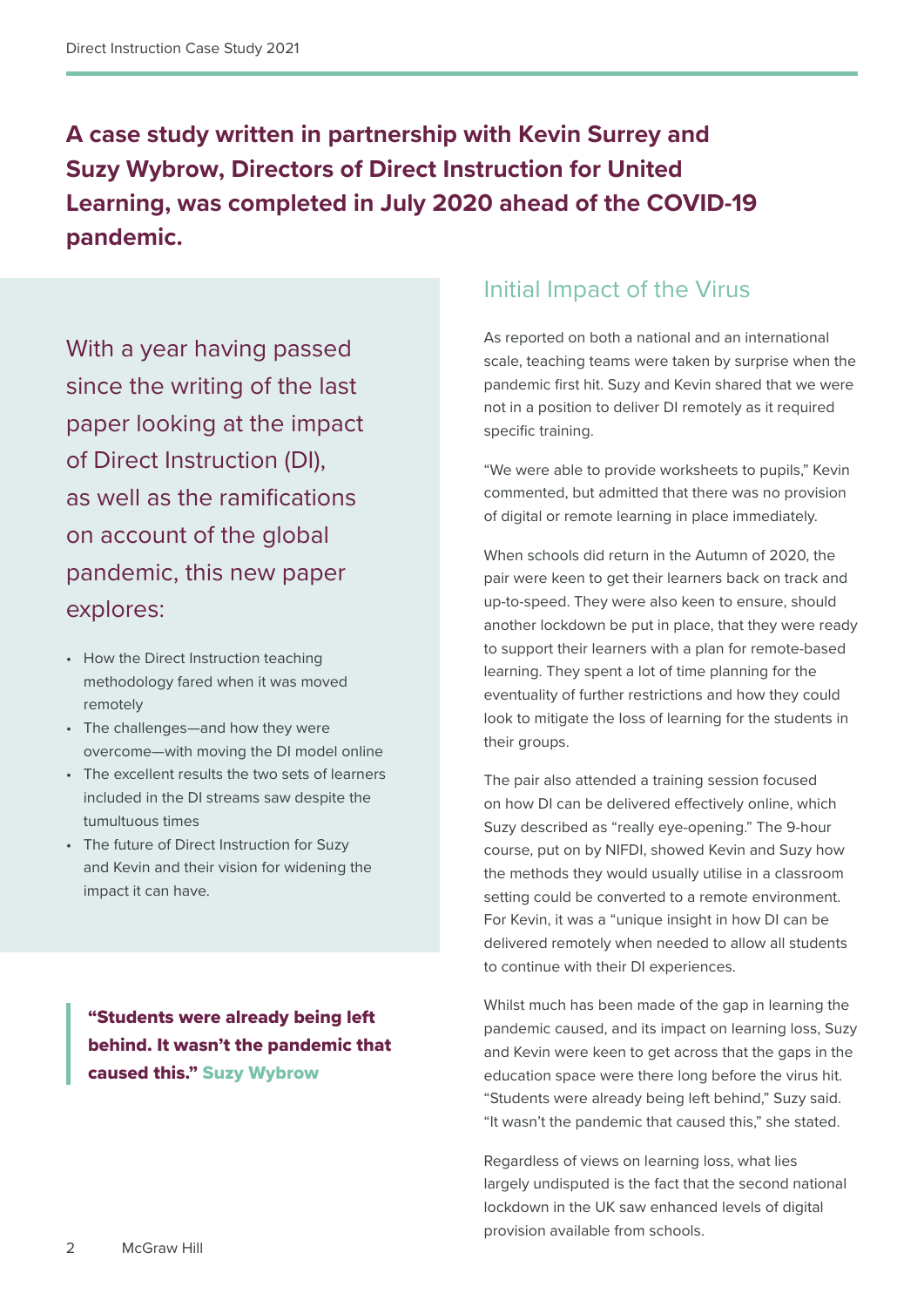## Direct Instruction Moved Remotely

When Suzy and Kevin were faced with the reality of another national lockdown, thanks to the training they had had and the preparation they'd put in place, they were ready to move their DI classes online. Despite their efforts, they did share that "DI is all about coming together as a class and checking every student is on board." For them, the restrictions in place across the UK were "far from ideal" for the progress of their learners.

Like so many other educators, they also faced additional challenges linked to the use of technology; they were reliant on their learners turning up to the sessions and having the right equipment.

Technical issues aside, the pair shared that they were able to get things up and running remotely and admitted that they even saw some benefits to the shift to digital lessons.

Explaining how the sessions online worked, Kevin said, "You would deliver the lesson the same as you would in class. For example, with some simple addition questions, in the classroom, I'd ask the whole class for the answer and they'd all come back at once with what they thought was right. When you do it online, you have to ask the same questions but individually, so I used to select one pupil to answer the next question, and another pupil for the next." He shared that it was more time-consuming that way, though rather than seeing that as a drawback, the pair found it to have a positive impact.

Suzy expanded, "When you're in a classroom setting, even though I'll ask the questions to an individual, just from where you're stood or perhaps your body language, some of it can be given away." Virtually, this wasn't the case, she commented, and "because nobody knew who the next question would be geared towards, everyone was kept motivated."

This motivation helped both the groups as a whole and also had a positive impact on individuals within their cohorts. As a group, the data showed that the learners saw their numeracy and literacy levels move up as they progressed through lockdown. "Our results and data show that we were able to keep the kids on track and

making excellent progress," Suzy said. The pair also shared that, in addition to the data showing progress, they had also seen examples of individual behavioural shifts.

Suzy gave the example of one of her learners who, in the classroom setting, was particularly underconfident. "When she would answer her questions, she'd barely be audible," she said. And yet, when the classroom shifted to a remote-based one, the student gained additional confidence; she felt more comfortable. "This newfound confidence stayed with her when we returned back to normal," Suzy said.

### The Results

With a year under their belts, and with an unprecedented mixture of teaching methods to track against, Suzy and Kevin explained that their year-onyear results were, despite the challenges, still hugely positive.

"They've done just as well remotely as they would have in class." Kevin Surrey

"It's testament to the power of Direct Instruction that, despite the huge limitations and challenges this year brought, we've still been able to see such uplift in both literacy and numeracy skills." Suzy Wybrow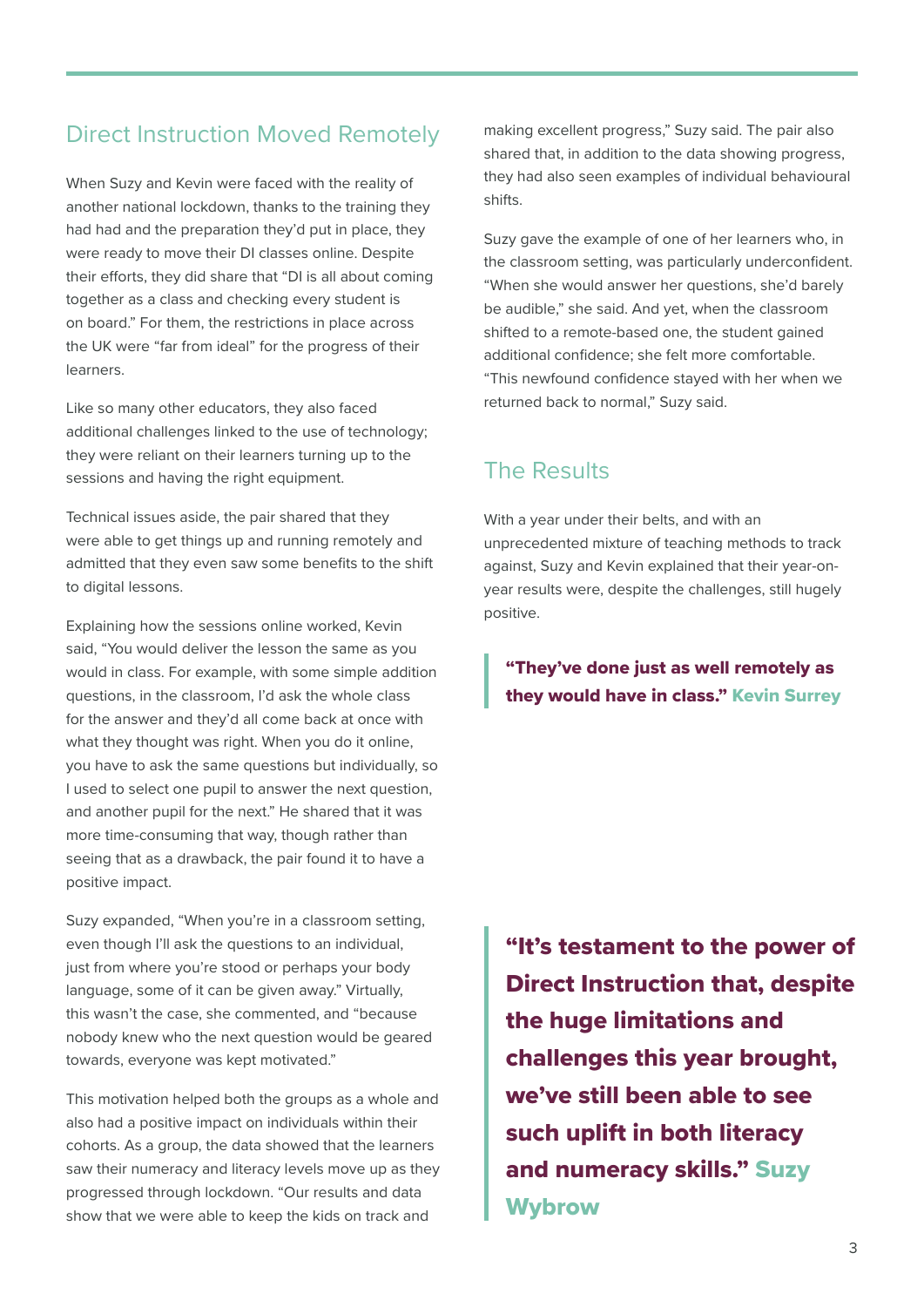#### Overall Breakdown with Age Related Progress for the Year 2020-2021 for Classes, Pupil Premium, Non-Pupil Premium, SEN and Non-SEN - Literacy

|                     | <b>Groups</b>               | <b>Average Age Sept</b> | <b>Progress</b> | <b>Average Age July</b> |
|---------------------|-----------------------------|-------------------------|-----------------|-------------------------|
| Year 7              | Year 7 Girls Class          | 8.38                    | $+3.80$         | 12.18                   |
|                     | Year 7 Girls PP             | 8.51                    | $+3.49$         | 12.00                   |
|                     | Year 7 Girls Non-PP         | 8.07                    | $+4.48$         | 12.55                   |
|                     | Year 7 Girls SEN            | 8.56                    | $+2.52$         | 11.08                   |
|                     | Year 7 Girls Non-SEN        | 8.21                    | $+4.91$         | 13.12                   |
|                     | Year 7 Boys Class           | 7.27                    | $+5.57$         | 12.84                   |
|                     | Year 7 Boys PP              | 8.37                    | $+4.57$         | 12.91                   |
|                     | Year 7 Boys Non-PP          | 6.80                    | $+6.00$         | 12.80                   |
|                     | Year 7 Boys SEN             | 4.47                    | $+5.33$         | 12.80                   |
|                     | Year 7 Boys Non-SEN         | 7.72                    | $+5.34$         | 13.06                   |
| <b>Year 8</b>       | Year 8 Girls Class          | 7.23                    | $+5.81$         | 13.04                   |
|                     | Year 8 Girls PP             | 7.28                    | $+5.37$         | 12.65                   |
|                     | Year 8 Girls Non-PP         | 7.20                    | $+6.10$         | 13.30                   |
|                     | Year 8 Girls SEN            | 6.63                    | $+5.77$         | 12.40                   |
|                     | Year 8 Girls Non-SEN        | 7.83                    | $+5.87$         | 13.70                   |
|                     | Year 8 Boys Class           | 6.59                    | $+6.83$         | 13.42                   |
|                     | Year 8 Boys PP              | 6.49                    | $+7.08$         | 13.57                   |
|                     | Year 8 Boys Non-PP          | 9.58                    | $+3.75$         | 13.17                   |
|                     | Year 8 Boys SEN             | 8.57                    | $+4.83$         | 13.40                   |
|                     | Year 8 Boys Non-SEN         | 5.49                    | $+7.98$         | 13.47                   |
| Year <sub>9</sub>   | Year 9 Girls Class          | 9.83                    | $+4.23$         | 14.06                   |
|                     | Year 9 Girls PP             | 12.03                   | $+2.77$         | 14.80                   |
|                     | Year 9 Girls Non-PP         | 9.57                    | $+4.40$         | 13.97                   |
|                     | Year 9 Girls SEN            | 10.52                   | $+3.48$         | 14.00                   |
|                     | Year 9 Girls Non-SEN        | 8.90                    | $+5.20$         | 14.10                   |
|                     | Year 9 Boys Class           | 8.01                    | $+5.06$         | 13.07                   |
|                     | Year 9 Boys PP              | 8.00                    | $+3.80$         | 11.80                   |
|                     | Year 9 Boys Non-PP          | 8.01                    | $+5.49$         | 13.50                   |
|                     | Year 9 Boys SEN             | 9.00                    | $+3.80$         | 12.80                   |
|                     | Year 9 Boys Non-SEN         | 5.05                    | $+8.95$         | 14.00                   |
| <b>Total Impact</b> | <b>Total Impact Class</b>   | 7.89                    | $+5.21$         | 13.10                   |
|                     | Total Impact PP             | 8.45                    | $+4.50$         | 12.95                   |
|                     | <b>Total Impact Non-PP</b>  | 8.21                    | $+5.01$         | 13.22                   |
|                     | <b>Total Impact SEN</b>     | 7.96                    | $+4.49$         | 12.45                   |
|                     | <b>Total Impact Non-SEN</b> | 7.12                    | $+6.46$         | 13.58                   |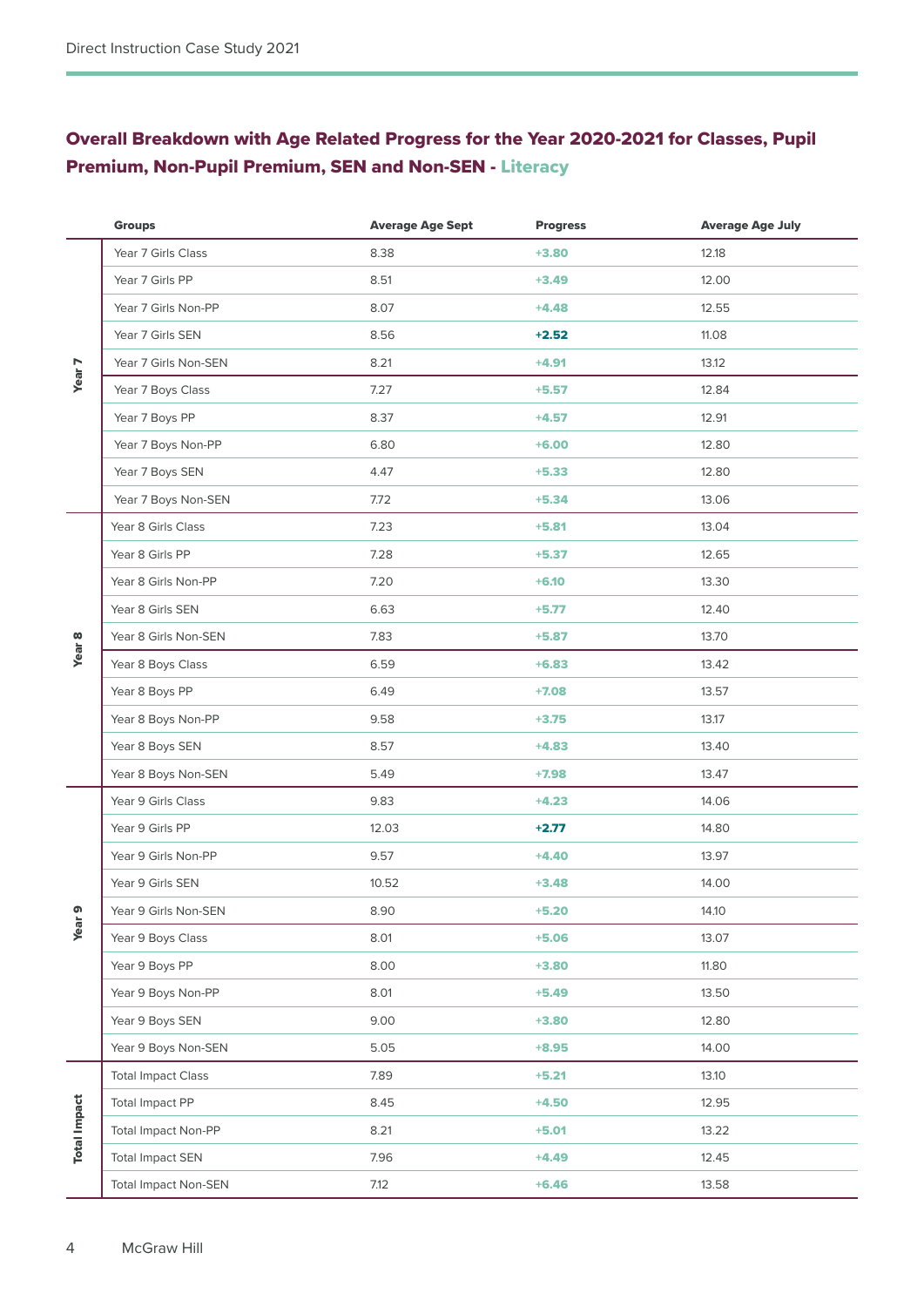#### Overall Breakdown with Age Related Progress for the Year 2020-2021 for Classes, Pupil Premium, Non-Pupil Premium, SEN and Non-SEN - Numeracy

|                     | <b>Groups</b>               | <b>Average Age Sept</b> | <b>Progress</b> | <b>Average Age July</b> |
|---------------------|-----------------------------|-------------------------|-----------------|-------------------------|
| Year 7              | Year 7 Girls Class          | 7.15                    | $+3.51$         | 10.66                   |
|                     | Year 7 Girls PP             | 6.56                    | $+3.24$         | 9.80                    |
|                     | Year 7 Girls Non-PP         | 7.72                    | $+3,51$         | 11.23                   |
|                     | Year 7 Girls SEN            | 7.45                    | $+2.39$         | 9.84                    |
|                     | Year 7 Girls Non-SEN        | 7.07                    | $+4.40$         | 11.47                   |
|                     | Year 7 Boys Class           | 7.90                    | $+3.96$         | 11.05                   |
|                     | Year 7 Boys PP              | 8.19                    | $+3.13$         | 11.32                   |
|                     | Year 7 Boys Non-PP          | 7.47                    | $+3.19$         | 10.66                   |
|                     | Year 7 Boys SEN             | 7.61                    | $+3.10$         | 10.71                   |
|                     | Year 7 Boys Non-SEN         | 8.72                    | $+3.34$         | 12.06                   |
| <b>Year 8</b>       | Year 8 Girls Class          | 7.46                    | $+3.49$         | 10.95                   |
|                     | Year 8 Girls PP             | 7.55                    | $+2.24$         | 9.79                    |
|                     | Year 8 Girls Non-PP         | 7.75                    | $+3.86$         | 11.61                   |
|                     | Year 8 Girls SEN            | 7.03                    | $+3.02$         | 10.05                   |
|                     | Year 8 Girls Non-SEN        | 8.45                    | $+3.58$         | 12.03                   |
|                     | Year 8 Boys Class           | 9.94                    | $+1.18$         | 11.75                   |
|                     | Year 8 Boys PP              | 8.47                    | $+2.45$         | 10.92                   |
|                     | Year 8 Boys Non-PP          | 12.72                   | $+0.99$         | 13.71                   |
|                     | Year 8 Boys SEN             | 9.34                    | $+2.28$         | 11.62                   |
|                     | Year 8 Boys Non-SEN         | 10.68                   | $+1.38$         | 12.06                   |
| Year <sub>9</sub>   | Year 9 Girls Class          | 8.18                    | $+3.86$         | 12.04                   |
|                     | Year 9 Girls PP             | 8.03                    | $+5.50$         | 13.53                   |
|                     | Year 9 Girls Non-PP         | 8.22                    | $+3.39$         | 11.61                   |
|                     | Year 9 Girls SEN            | 8.03                    | $+3.47$         | 11.54                   |
|                     | Year 9 Girls Non-SEN        | 8.39                    | $+4.65$         | 13.04                   |
|                     | Year 9 Boys Class           | 9.34                    | $+2.74$         | 12.08                   |
|                     | Year 9 Boys PP              | 8.57                    | $+3.51$         | 12.08                   |
|                     | Year 9 Boys Non-PP          | 11.05                   | $1.04 +$        | 12.09                   |
|                     | Year 9 Boys SEN             | 8.57                    | $+3.51$         | 12.08                   |
|                     | Year 9 Boys Non-SEN         | 11.05                   | $1.04 +$        | 12.09                   |
| <b>Total Impact</b> | <b>Total Impact Class</b>   | 8.33                    | $+3.09$         | 11.42                   |
|                     | Total Impact PP             | 7.90                    | $+3.34$         | 11.24                   |
|                     | <b>Total Impact Non-PP</b>  | 9.16                    | $+2.66$         | 11.82                   |
|                     | <b>Total Impact SEN</b>     | 8.01                    | $+2.99$         | 11.00                   |
|                     | <b>Total Impact Non-SEN</b> | 9.06                    | $+3.07$         | 12.13                   |